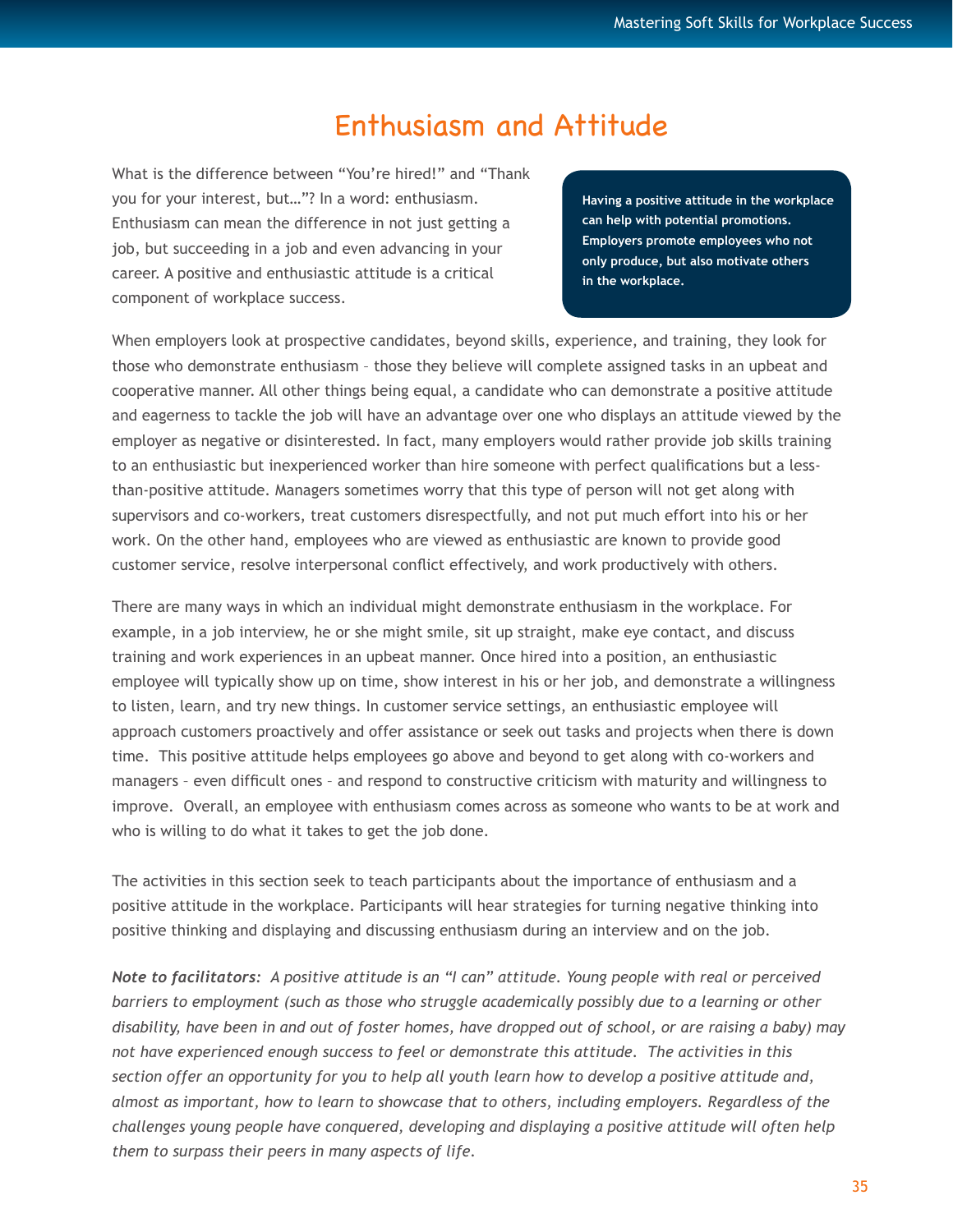## 6. Never Underestimate the Power of PMA

**JUST THE FACTS:** PMA, or Positive Mental Attitude, is one's ability to maintain the belief that he or she can transform or change a tough situation into something better. This activity will help participants take difficult situations and find ways to EMPOWER themselves to turn negative thinking into positive thinking.



# Time

20 minutes



#### Materials

- One rolling die for each small group. Alternatively, you can use a "cut out" cube and create it to look like a single dice, using either numbers one through six or the typical dots found on rolling dice. An easy cube shaped cut-out can be found at http://www.leslietryon.com/3dcolorcutout/cube.html
- Optional: Chart paper/markers

| _ |  |
|---|--|
|   |  |

## **Directions**

Pose the following questions to participants. (This can be accomplished by group discussion or by smaller groups discussing together and then presenting to the larger group.)

- What is a positive attitude? If I have a positive attitude, what actions might I display? What does a positive attitude "look" like to others?
- What is a negative attitude? If I have a negative attitude, what actions might I display? What does a negative attitude "look" like to others?

Then say: Developing a positive attitude starts from learning to believe in one's self. In order to believe in ourselves, we must first understand our personal strengths. In this activity, you will be considering and sharing your personal strengths.

Break participants into groups of four. Write the below statements on a piece of chart paper for all to see, or have a "cheat sheet" at each table for reference. You might choose to create a chart and draw a picture of each roll of the dice (for those who learn best from pictures) on one side and write the corresponding statement on the other.

Each participant will take turns rolling the dice two or three times and complete the following statement upon each roll:

**Roll a 1:** I am thankful for…

- **Roll a 2:** Other people compliment me on my ability to…
- **Roll a 3:** Something I would like other people to know about me is…
- **Roll a 4:** I feel really good about myself when….
- **Roll a 5:** I am proud of my ability to…
- **Roll a 6:** Something nice I recently did for someone else was…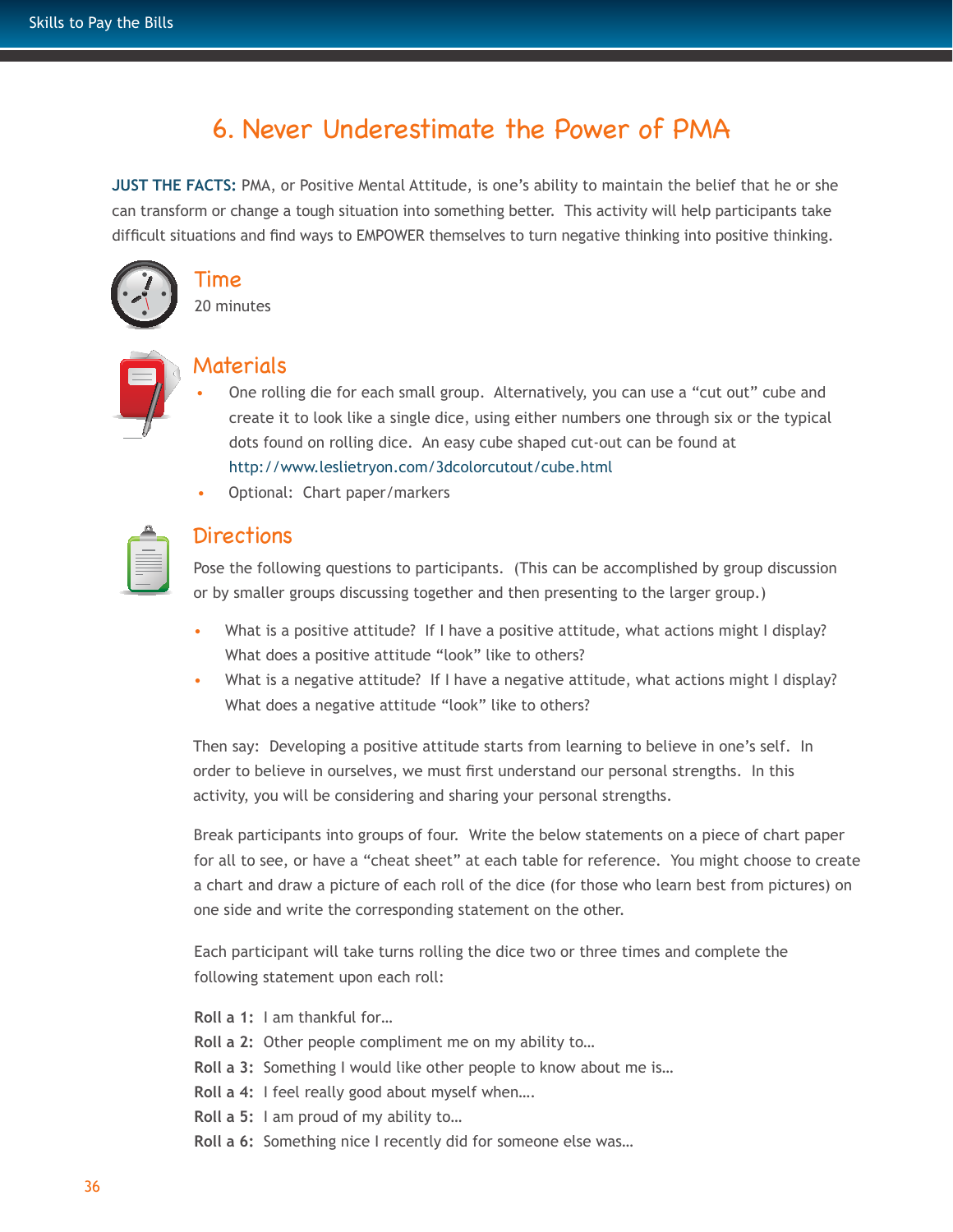*NOTE: If the group knows each other well, feel free to substitute questions that ask about the positive qualities of their peers.* 



#### Conclusion

Ask participants why the statement for Roll #6 was included in this activity? Answers should be directed toward the fact that helping or "doing" for others often helps people feel good about themselves. And, when we feel good about ourselves, we often demonstrate a positive attitude that can be seen by others.

Discuss with participants how internal feelings have the ability to impact those around us. How might a positive attitude help us on a job?



## Journaling Activity

Do you think our attitude (whether positive or negative) is something we are born with or that we have power to control within ourselves? Think about a time when your attitude (either positive or negative) impacted you and those around you. When is it most challenging for you to keep a positive mental attitude? What do you do to help keep yourself positive during difficult times?



## Extension Activity

Have participants keep a log for one week. Ask them to write down 50 (or 40 or 30) great things that happen each day. Encourage them to include even the small things like: someone held the door open for me....I found a quarter on the sidewalk...when I went shopping, the clerk at the store was really friendly and helpful. The goal of this activity is to have participants focus on the positive…and then discuss if they felt any different during the week as a result – either in their interactions with others or in their own feelings about themselves.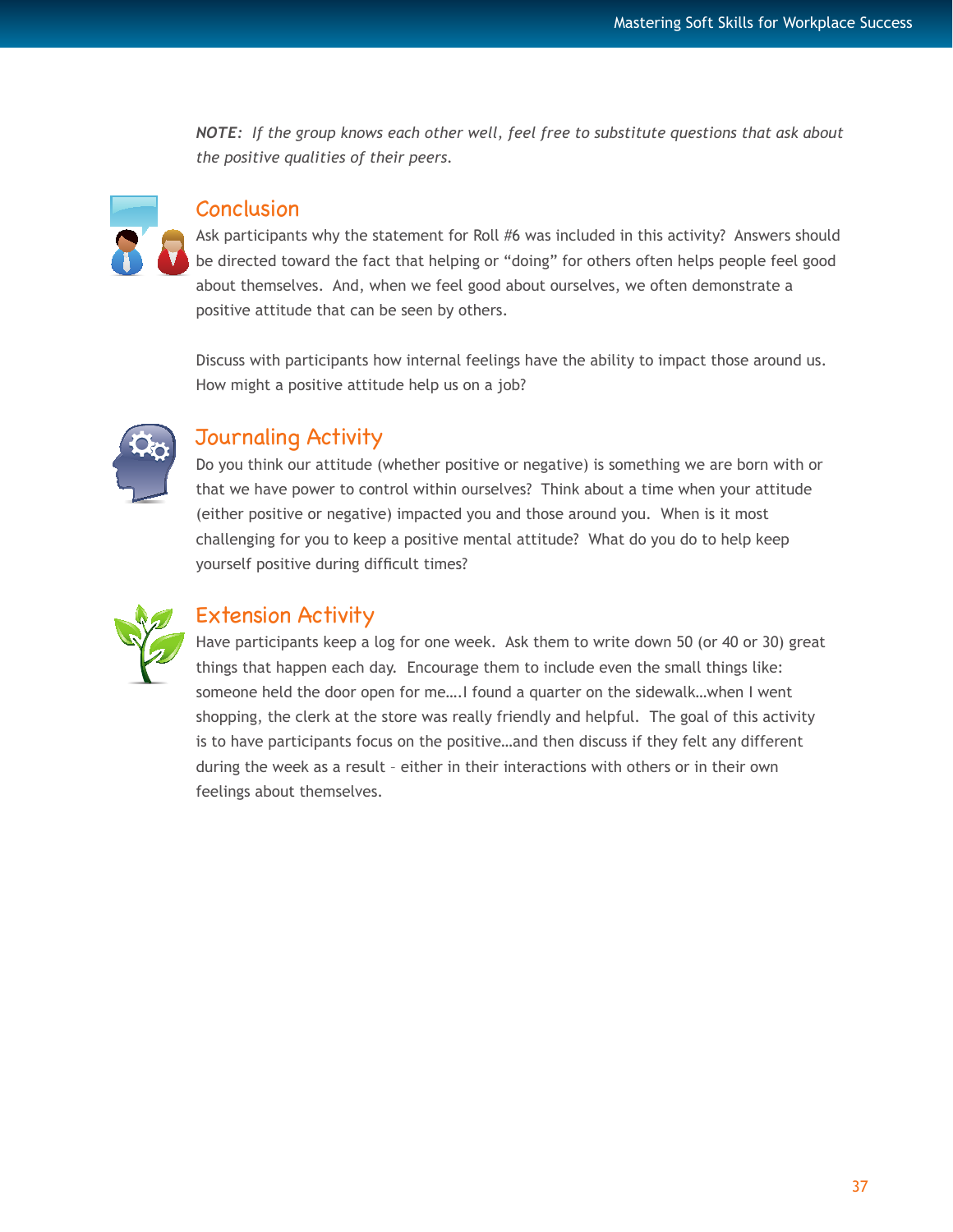# 7. Life is Full of Hard Knocks

**JUST THE FACTS:** Failing is a part of life. In fact, it accounts for many, many successes - for without failing, success is almost impossible. Learning how to bounce back from failure is not always easy, but it is necessary. Enthusiasm for goal attainment is a necessary characteristic for success. This activity helps participants understand that failure is not something to fear and in fact often a necessary step on the path to success.





20 Minutes

## Materials

- Activity 7a or 7b
- Whiteboard or flip chart with markers or blackboard
- Optional: Paper and colored pencils for drawing
- Optional: Envelopes

| _ |
|---|
|   |

## Directions

Write the following statement large enough so all can see (and read aloud): THE ROAD TO SUCCESS IS PAVED WITH FAILURE.

Divide the larger group into smaller groups. Ask each group to discuss the statement and what they think it means. Alternatively, ask individual participants to draw a picture of what this statement means to them. Ask each group to share their feedback and encourage other participants to comment or expand on the responses.

Decide whether you will use Activity 7a or 7b (Success or Failure), based on the make up of your group:

- **Option 1:** Activity 7a was developed for discussion, though it could certainly be adapted to include a word bank or list of words from which to choose.
- **Option 2:** Activity 7b provides materials that can be copied, cut out, and placed in separate envelopes to be used as an independent or small group matching exercise.
- **Option 3:** Alternatively, you might choose to have 10 large pieces of paper placed around the room, each with one of the 10 descriptions written on it. Sentence strips or note cards could then have each of the 10 famous people written. Participants can take turns matching the famous person with their famous failure, and, thus, their eventual success.

*NOTE: Participants may benefit from having pictures of each of the famous people on the individual cards (along with the names). You can use an Internet search engine to find pictures of each famous person.*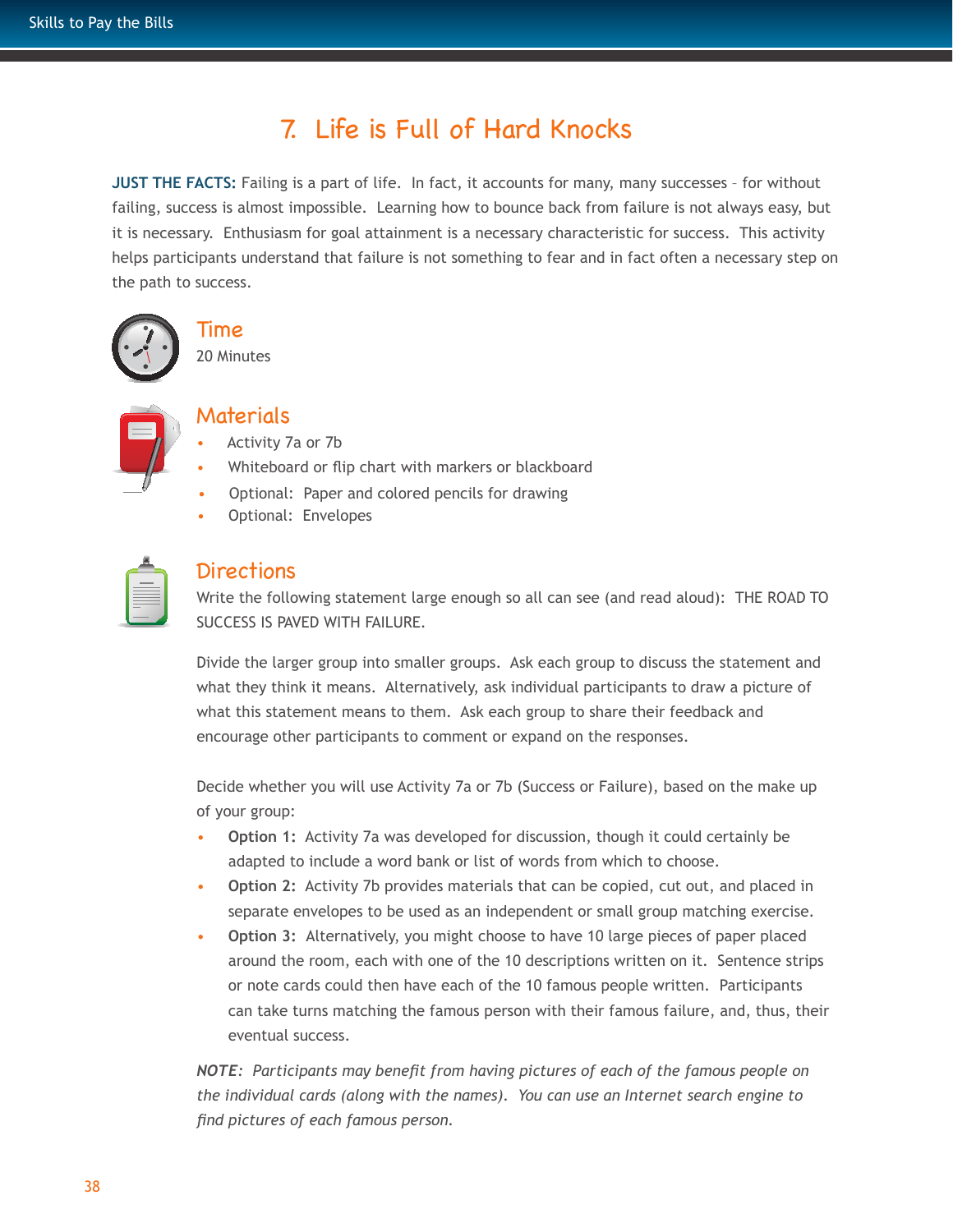

#### **Conclusion**

Discuss with participants different ways people might deal with failure. Pinpoint how people might deal with failure differently in different environments, such as at home, at school, or at work. Be certain to wrap up the activity in a positive way, focusing on the fact that without making mistakes, we would never succeed. Ask, "What do each of the people we discussed today have in common?" Answer: They refused to quit.

Further discussion questions include: Would you have given up if you lost 8 elections? What if you wrote a book and 23 different publishers rejected it? What if just one publisher rejected it? What would you have done? What might the world be like today if Thomas Edison had given up?



## Journaling Activity

Think of a time when you experienced a personal failure. What was the failure? How did this failure help you to become a better person, make better decisions, or succeed in a way you hadn't imagined? Do you believe that failure is important? Why or why not?



## Extension Activity

If you have Internet resources, check out some of the YouTube videos on "Famous Failures." Simply type "famous failures" into the search bar to find results.

Have students research additional "famous failures" and work in teams to create a YouTube video showcasing one of their own failures that ultimately had a positive effect.

Another suggestion would be to use the information provided in this activity (famous people's successes and failures) and have small groups work together to create a similar game or activity appropriate for younger children. This could then be shared with a local elementary school.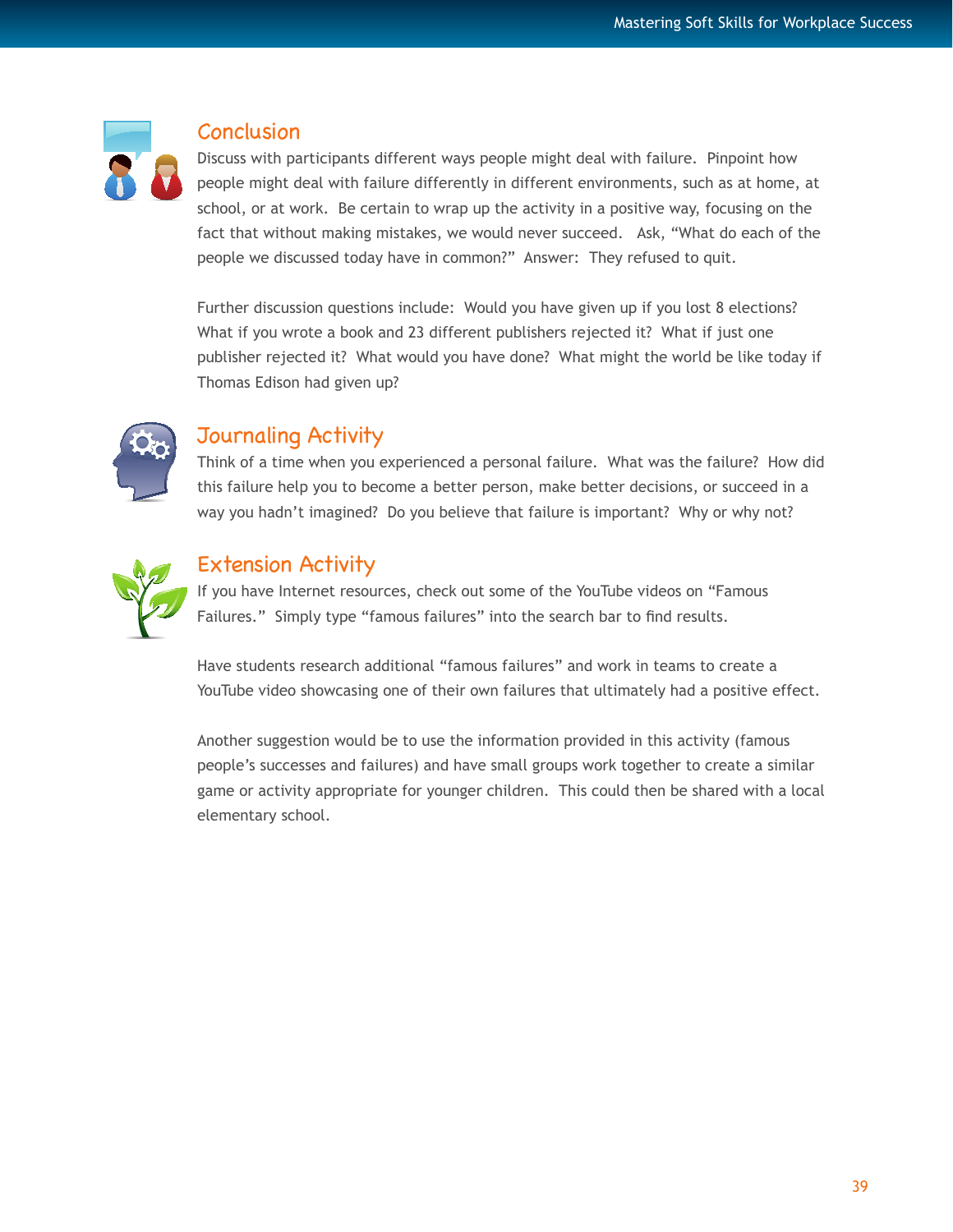## Activity 7a. Success or Failure?

#### **CAN YOU NAME….**

- 1. …a famous person who was defeated seven times while running for political office?
- 2. …a cartoonist who was told by the editor of the Kansas City newspaper, "It's easy to see from these sketches that you have no talent."
- 3. …an author whose first children's book was rejected by 23 different publishers?
- 4. …a famous singer who was fired after his first performance at the Grand Ole Opry?
- 5. …a famous actress who dropped out of high school and held a variety of odd jobs, including doing the hair and make-up for corpses, before finally succeeding in show business?
- 6. …a famous author who lived on welfare for years in an apartment infested with mice?
- 7. …a famous athlete who was cut from the varsity basketball team his sophomore year in high school?
- 8. …an inventor who was thrown out of school in the early grades because his teachers thought he couldn't learn?
- 9. …a famous Harvard University drop out?
- 10. …an inventor of a fried chicken recipe that was rejected by more than 1000 restaurant owners?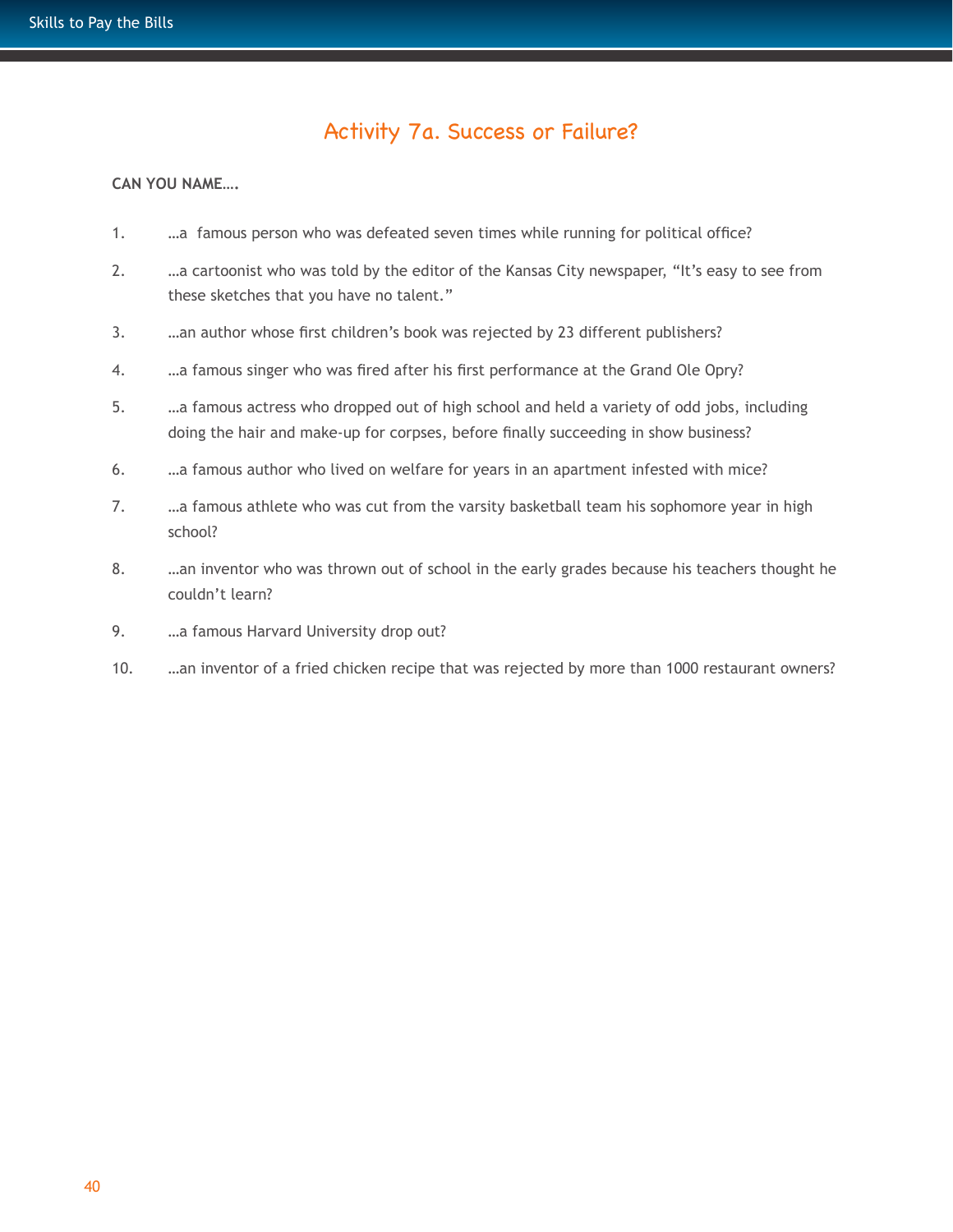#### **ANSWERS:**

- 1. **Abraham Lincoln** was defeated in eight different elections. Yet he persisted and succeeded in becoming the 16th, and one of the most respected, presidents of the United States.
- 2. **Walt Disney** was told he had no talent and fired from a newspaper job. He wound up doing volunteer work for a church in an old run down garage. One day he decided to sketch one of the many mice that were running through the garage. This mouse became the famous "Mickey Mouse."
- 3. Twenty-three different publishers rejected **Dr. Seuss's** first book, while the 24th accepted and sold 6 million copies of it.
- 4. **Elvis Presley** was fired after his first performance at the Grand Ole Opry. The manager told him, "You ain't going nowhere, son. You ought to go back to driving a truck." He went on to become one of the most famous American singers of the 20th century.
- 5. **Whoopi Goldberg** dropped out of high school, was on welfare and worked as a bricklayer, bank teller, and licensed cosmetician. After graduating from Beauty College, she took a job at a mortuary fixing the hair of and applying make-up to the corpses.
- 6. **J.K. Rowling**, author of the Harry Potter series, lived on welfare for years, in an apartment infested with mice, and was rejected by 12 publishers before going on to fame and fortune.
- 7. **Michael Jordan** was the athlete who was cut from the varsity basketball team in his sophomore year of high school. Angry and embarrassed, he began to get up early each morning to practice with the junior varsity coach. Eventually he not only made the varsity team, but also became one of the most popular athletes in the world. Michael Jordan is quoted as saying, "I have missed more than 9,000 shots in my career. I have lost almost 300 games. On 26 occasions I have been entrusted to take the game winning shot, and I missed. I have failed over and over and over again in my life. And that is why I succeed."
- 8. **Thomas Edison** was the inventor who was kicked out of school. Following this, he was homeschooled by his mother. It took him over 700 tries before he got the filament right for the light bulb. Edison is quoted as saying: "I have not failed seven hundred times. I have not failed once. I have succeeded in proving that those seven hundred ways will not work. When I have eliminated the ways that will not work, I will find the way that will work."
- 9. **Mark Zuckerberg** dropped out of Harvard University. He went onto become the youngest millionaire (at the age of 26) and is the CEO of Facebook.
- 10. **Harland David Sanders** (better known as Colonel Sanders) had his fried chicken recipe rejected by more than 1,000 restaurant owners before it was accepted by one. Today, people still eat it at KFCs across the world.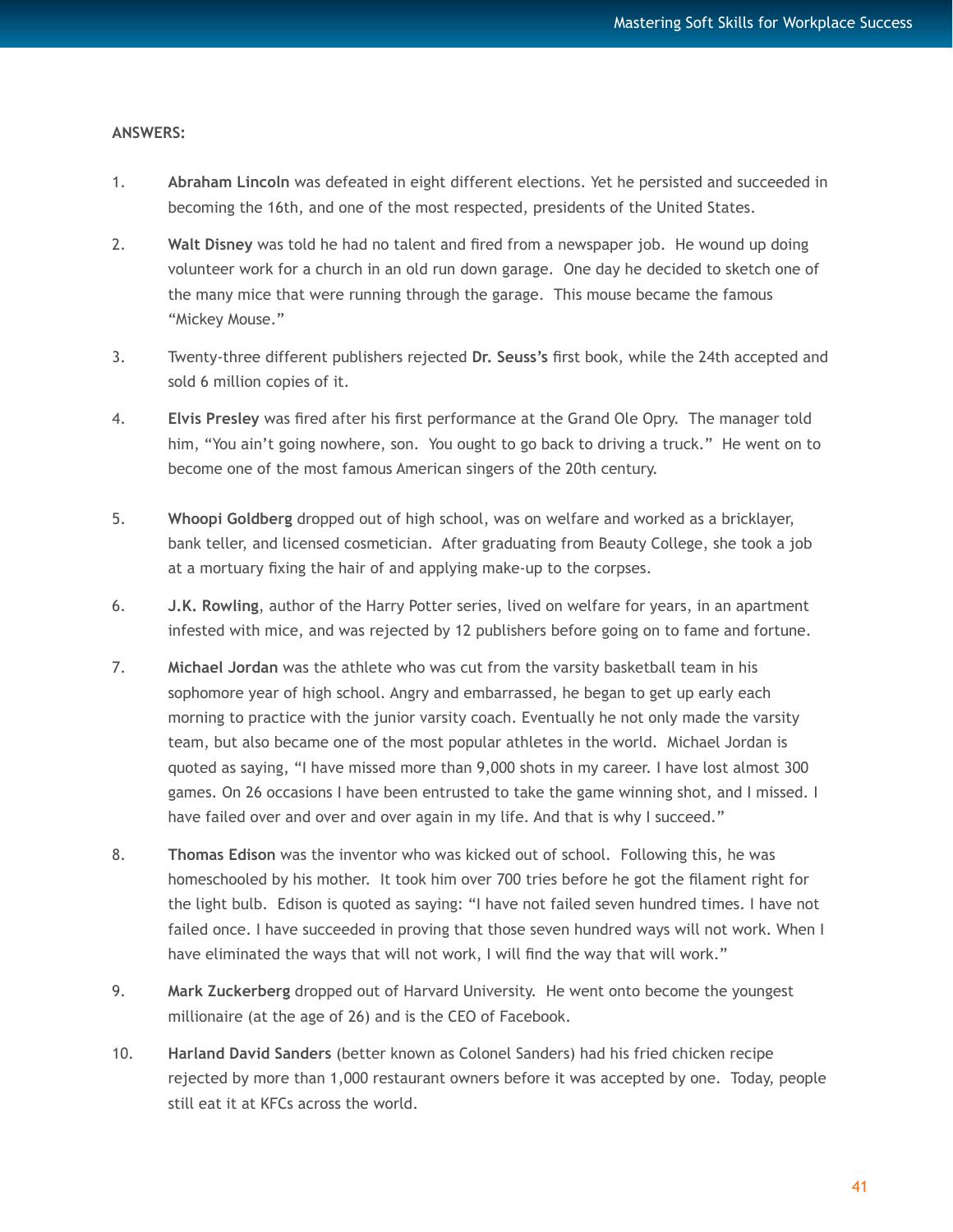# Activity 7b. Success or Failure?

| <b>ABRAHAM LINCOLN</b>                | <b>WALT DISNEY</b>              |
|---------------------------------------|---------------------------------|
| (16TH PRESIDENT OF THE UNITED STATES) | (THE CREATOR OF MICKEY MOUSE)   |
| <b>DR. SEUSS</b>                      | <b>ELVIS PRESLEY</b>            |
| (CHILDREN'S AUTHOR AND ILLUSTRATOR)   | (FAMOUS SINGER)                 |
| <b>WHOOPI GOLDBERG</b>                | <b>J.K. ROWLING</b>             |
| (FAMOUS ACTRESS)                      | (WROTE THE HARRY POTTER SERIES) |
| <b>MICHAEL JORDAN</b>                 | <b>THOMAS EDISON</b>            |
| (FAMOUS ATHLETE)                      | (INVENTOR OF THE LIGHT BULB)    |
| <b>MARK ZUCKERBERG</b>                | <b>COLONEL SANDERS</b>          |
| (CEO OF FACEBOOK)                     | (FOUNDER OF KFC)                |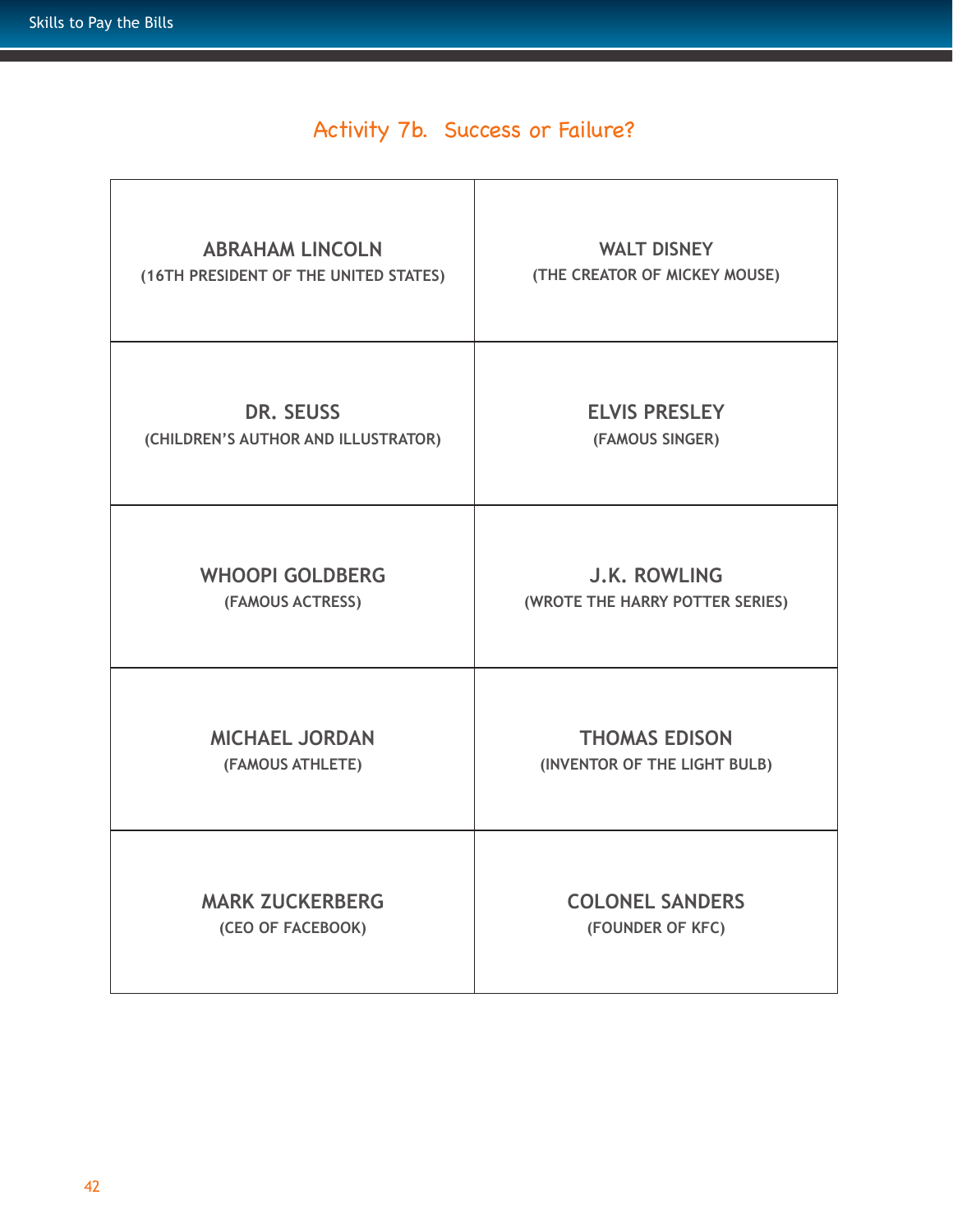| <b>LOST 8 ELECTIONS</b>                | WAS TOLD HE HAD NO TALENT                                                        |
|----------------------------------------|----------------------------------------------------------------------------------|
| <b>HAD A NERVOUS BREAKDOWN</b>         | <b>FOR DRAWING</b>                                                               |
| FIRST BOOK WAS REJECTED BY MORE THAN   | WAS TOLD TO GO BACK TO DRIVING A TRUCK                                           |
| <b>20 DIFFERENT PUBLISHERS</b>         | AND QUIT SINGING                                                                 |
| DROPPED OUT OF HIGH SCHOOL AND         | LIVED ON WELFARE AND IN A HOUSE                                                  |
| PERFORMED ODD JOBS, SUCH AS FIXING THE | <b>INFESTED WITH MICE</b>                                                        |
| HAIR AND MAKE UP OF CORPSES.           | REJECTED BY 12 DIFFERENT PUBLISHERS                                              |
| WAS KICKED OFF OF HIS VARSITY          | THROWN OUT OF SCHOOL BECAUSE HIS                                                 |
| <b>BASKETBALL TEAM</b>                 | <b>TEACHERS SAID HE COULDN'T LEARN</b>                                           |
| DROPPED OUT OF HARVARD UNIVERSITY      | <b>HAD A RECIPE THAT WAS REJECTED FROM</b><br><b>MORE THAN 1,000 RESTAURANTS</b> |

 $\top$ 

Г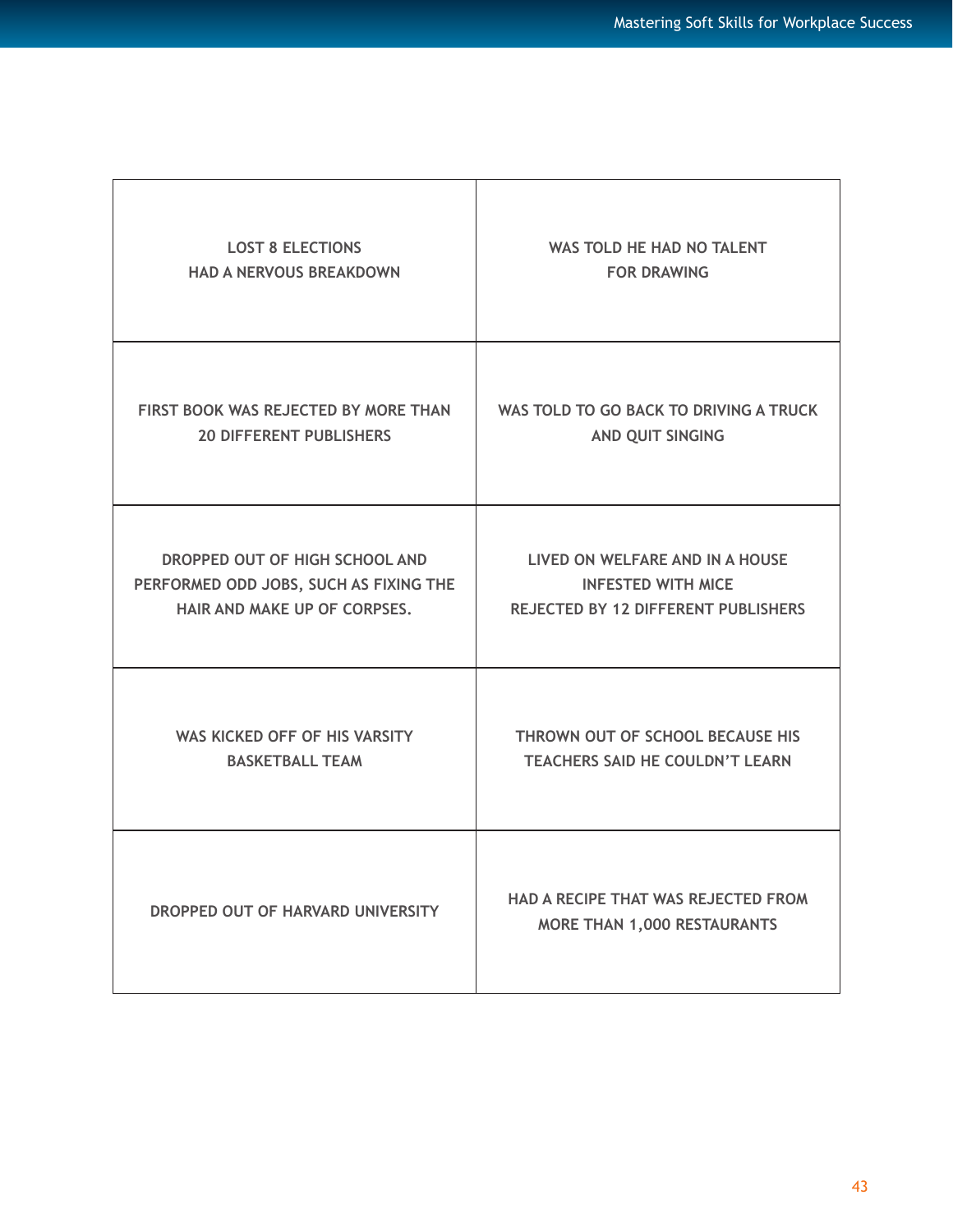# 8. A Super Ball and a Raw Egg

**JUST THE FACTS:** One difference between people with a positive and enthusiastic attitude and people with a negative attitude is that the former look at failure as an opportunity to try again. This activity offers an opportunity to use everyday objects to demonstrate this valuable outlook.



# Time

20 minutes



#### Materials

- One super ball (hard rubbery ball that bounces high)
- Three raw eggs (or one for each participant) *If you would rather not use raw eggs, small, thin water balloons are just as effective*
- Large sheet, drop cloth, or newspaper
- Masking tape

I*t is suggested that facilitators complete Activity 7 (Success or Failure) prior to completing this activity.* 

| ٥ |
|---|
|   |
|   |
| ۹ |
|   |

## **Directions**

Tape a large sheet, drop cloth, or piece of newspaper to the wall; put another on the floor directly underneath to catch the broken egg. Draw a set of concentric circles on the sheet, drop cloth, or piece of newspaper on the wall, making a target. (Another option is to simply put the target on the floor and have participants drop each object from above.)

Without explaining the point of the illustration, ask for six volunteers. The first three take the super ball and throw it at the target, trying to get the closest to the center. The second three throw the raw eggs.

Say something to the effect of: When this super ball was thrown against the wall, what happened? [It bounces back.] What happens the harder it is thrown? [The faster it bounces back.]

What happened to the raw egg when it was thrown against the wall? [It splattered.] What happens the harder it is thrown? [The worse it splatters...or the bigger the mess.]

These objects define two very different types of people: raw egg people and super ball people. When raw egg people hit a "bump in the road," they splatter. The harder they hit, the harder they splatter, usually giving up on their goal. When super ball people hit an obstacle, they bounce back. The more difficult the obstacle, the harder they bounce back.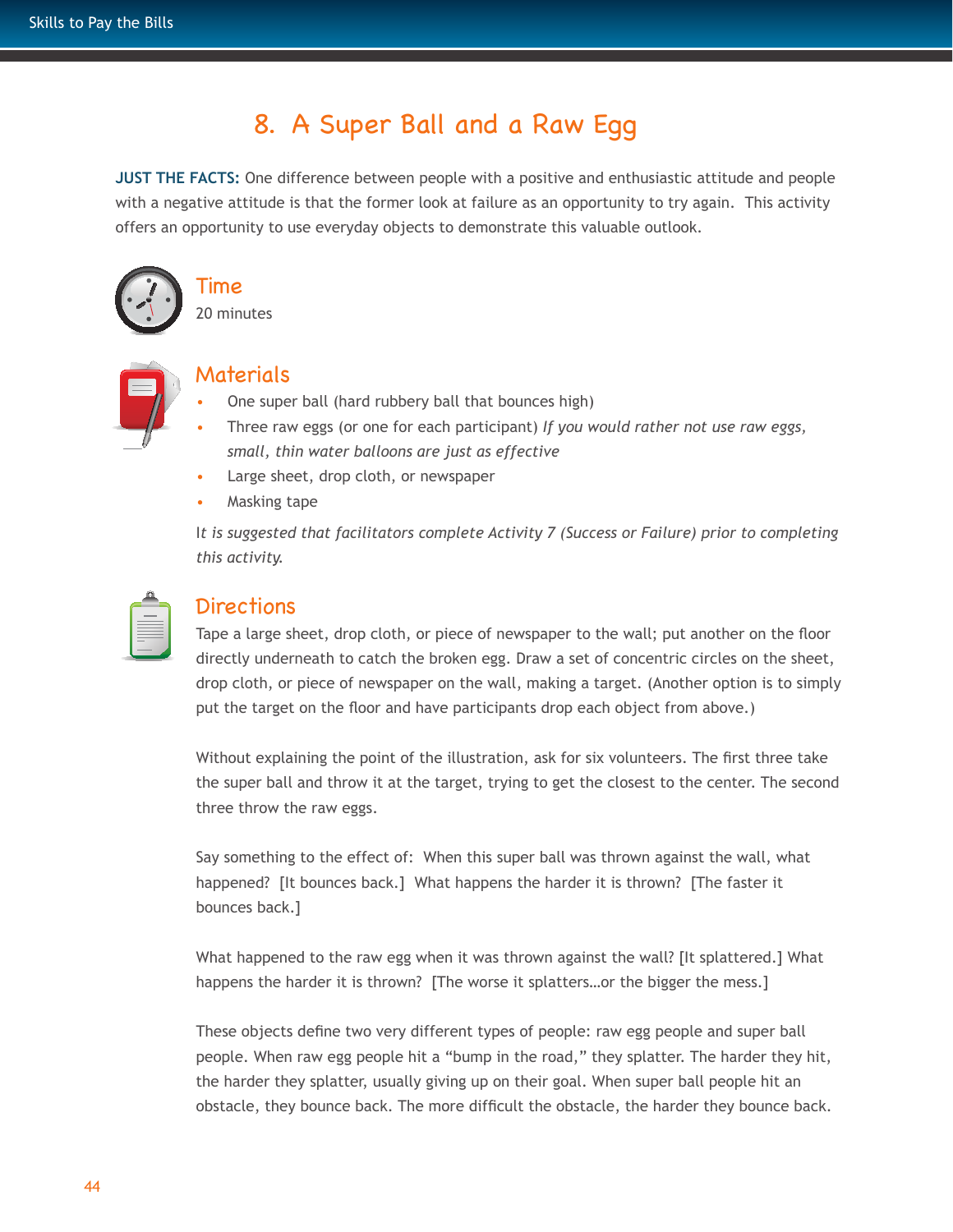**If Activity 7 was used previously:** The people we just talked about when we talked about Successes or Failures were ALL super ball people. With every failure they experienced, they kept bouncing back.

**If Activity 7 was not used, simply ask:** Why do you think people bounce back after failing at something. What are some of the things you learn when you fail? Who do you know (either a famous person or someone you know personally) that has bounced back from failure to become really successful?



#### **Conclusion**

In a small group, discuss what makes people bounce back from defeat? (Allow a few minutes for thought, reflection, and discussion.)



## Journaling Activity

Think about a time when you wanted to give up on something but didn't. What was the situation? Why did you want to give up? Why didn't you? How did you deal with it?



## Extension Activity

Have participants describe what success means to them. Methods of expression might include writing a poem, a dance, drawing a picture, creating a song or a rap, creating a collage from magazine pictures, configuring a word cloud, etc. Allow participants to express themselves in a way they feel most comfortable.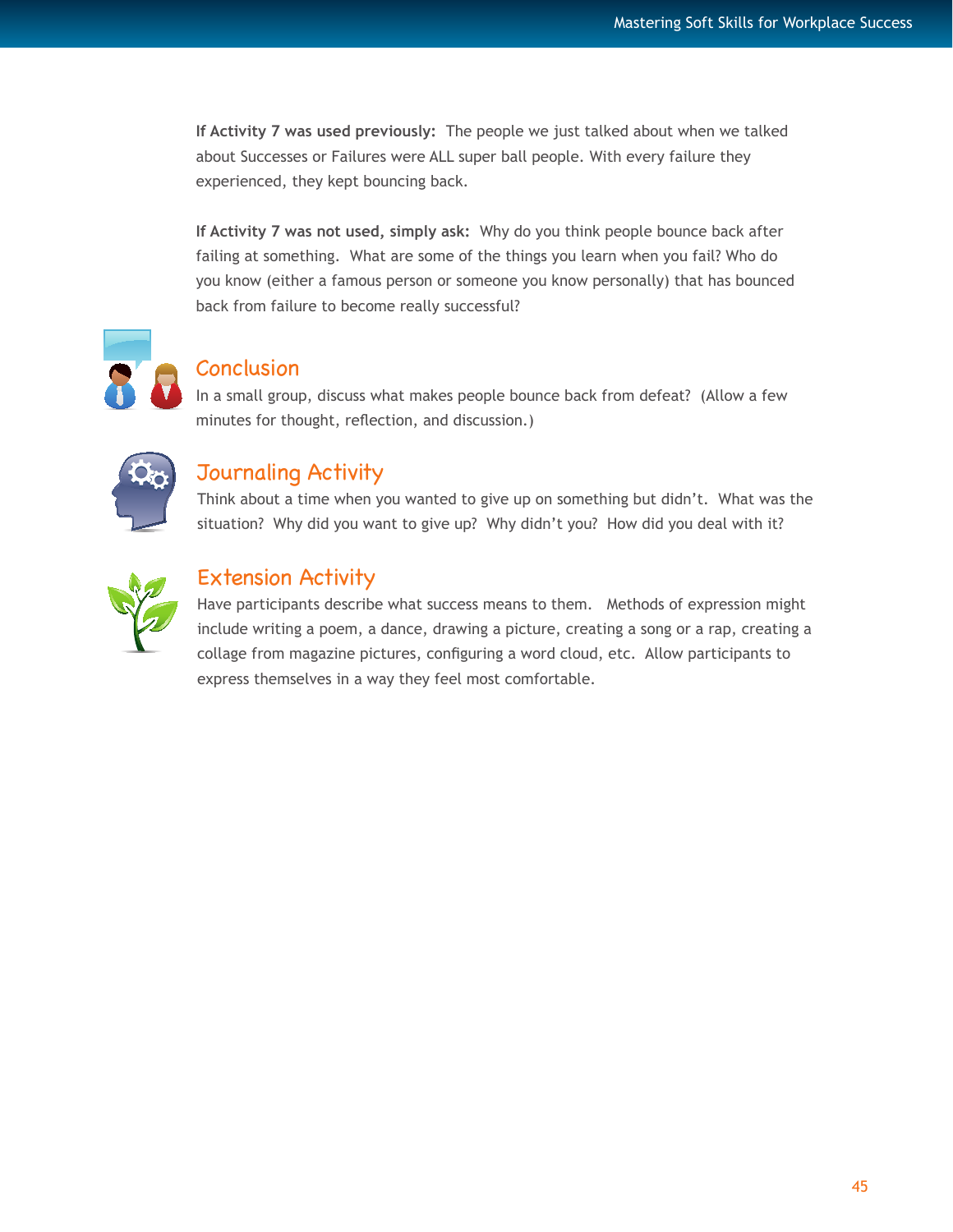# 9. Believe It or Not: Your Attitude and Enthusiasm Just Might Get You the Job

**JUST THE FACTS:** According to many sources, the enthusiasm you display on a job interview can make the difference between getting the job and not getting the job. Some even say that attitude can account for up more than 40% of your rating! This activity will focus on the different attitudes that can be (and have been) displayed during a job interview. In a job interview, enthusiasm comes across as showing a genuine interest in the job.



## Time

30 - 40 minutes



#### Materials

- Activity 9
- You will need three actors/actresses. One will play the interviewer, one will play the positive job applicant, and one will play the not-so-positive job applicant
- If possible, the not-so-positive job applicant could use props such as a cell phone, chewing gum, boxer shorts showing, and anything else that might be perceived as unprofessional

*Note: You may choose not to use the role-play scripts – and instead have participants answer the questions in their own way — understanding that one person interviews very well, while the other doesn't (to the extreme). This is a good strategy for non-readers or those with limited reading proficiency.* 

| _ |
|---|
|   |

#### Directions

Ask participants: Did you know that often an employer will decide within the first 30 seconds if an applicant is right for the job?

What do you think can come across in 30 seconds? Why is the first 30 seconds so important? Elicit responses. Obviously, this means you need to be on top of your game going into the interview.

Ask for volunteers to read a role play script about job interviews. Allow volunteer actors/ actresses a few minutes to review the scripts. Explain to each "interviewee" that they should be "over the top" and that the "good" interviewee should be really, really good; and the "bad" interviewer should be really, really bad.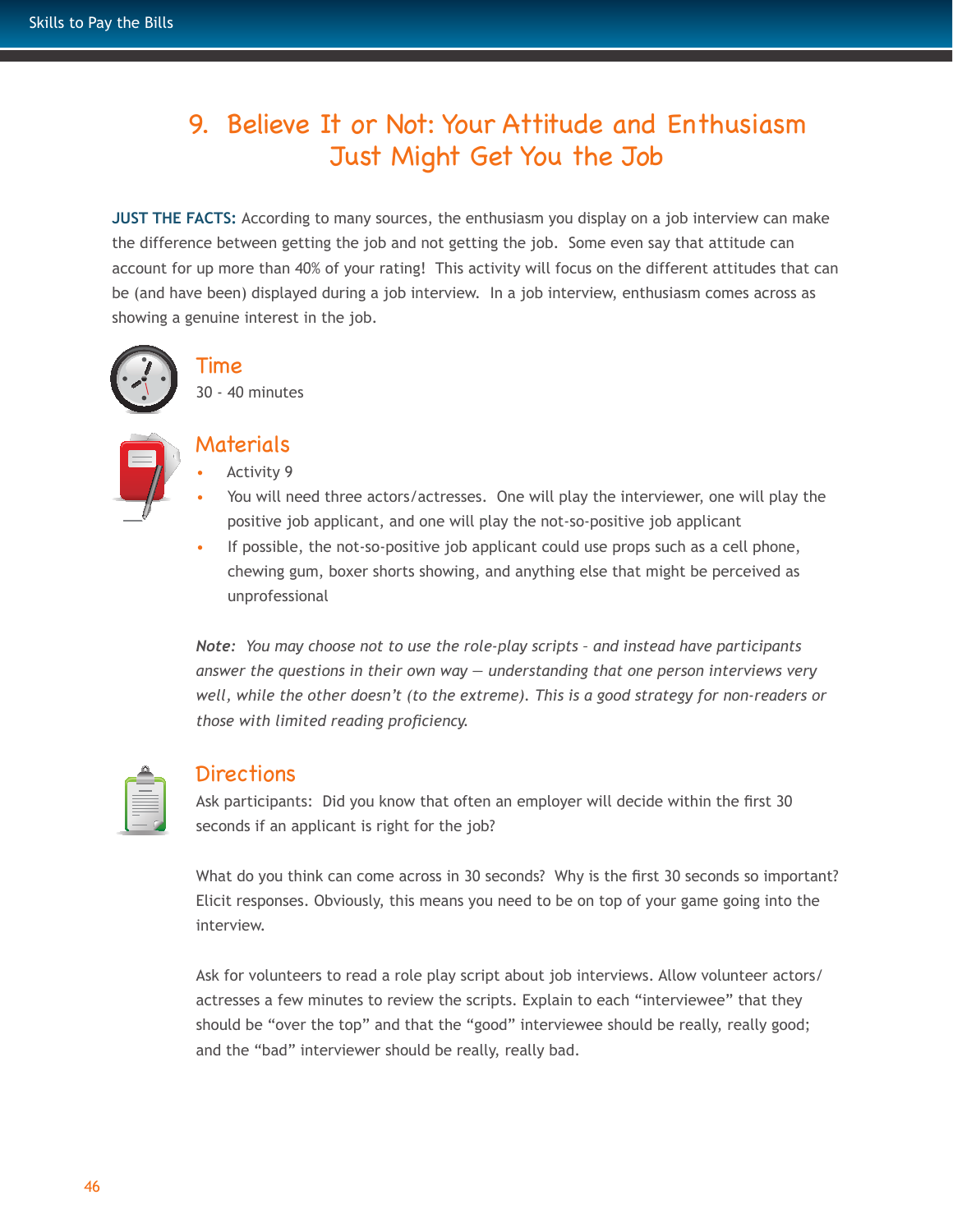

#### Conclusion

Discuss with participants the fact that these examples are both ends of the extreme. What are some of the takeaways from either observing or participating in this role play? Depending on how the interviewees "acted," there is a good chance that both interviewees demonstrated enthusiasm – and even if it wasn't "spoken," interviewee #2 certainly was excited about his/her tattoos and ability to eat rocky road ice cream. Talk about the difference between both types of enthusiasm.

Participants may wish to act out another interview scenario (with or without the script), if time allows.



## Journaling Activity

You have a friend who is getting ready for a job interview. This friend is not feeling too positive lately, and you want to help her get ready for this interview. What are some things you might do to help your friend prepare?



## Extension Activity

Divide the larger group into smaller groups of three or four. Instruct each group to write another role play demonstrating positive attitude and "focused" enthusiasm. This role play can focus, again, on an interview, or can be an example of a situation that might happen on-the-job. Each group should have the opportunity to act out their role play.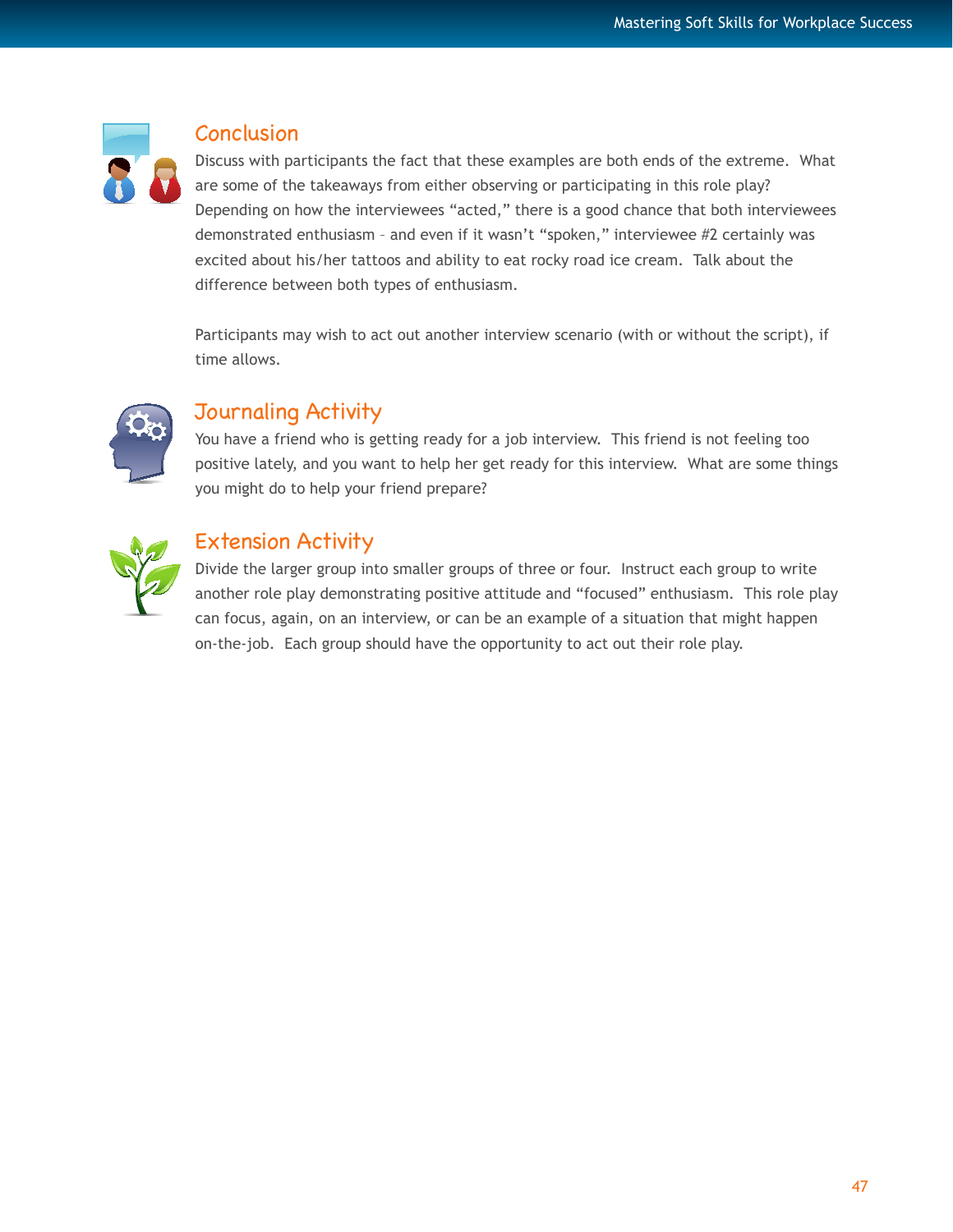## Activity 9. Interview Role Play

#### **INTERVIEWER'S SCRIPT**

"Good morning, my name is [Mr. or Ms.] \_\_\_\_\_\_\_\_\_\_\_\_\_\_\_\_\_\_\_\_\_\_\_ and I will be conducting your interview this morning." *Extend your hand to shake hands with the applicant.* "Please have a seat."

"We are interviewing for the position of a restaurant host/hostess. We are looking for someone with good customer service and communication skills, someone who is dependable and gets along with others. This person will be the first person to greet guests when they come into our restaurant, so it is very important to us that the host displays a positive and welcoming attitude."

"Now, I have some questions to ask you."

"Did you bring a copy of your resume?"

"Tell me a little bit about yourself."

"What are your strengths?"

"What are your weaknesses?"

"Why do you want to work here?"

"Tell me about a recent job or volunteer position you had."

"Why did you leave that position?"

"Do you have any questions for me?"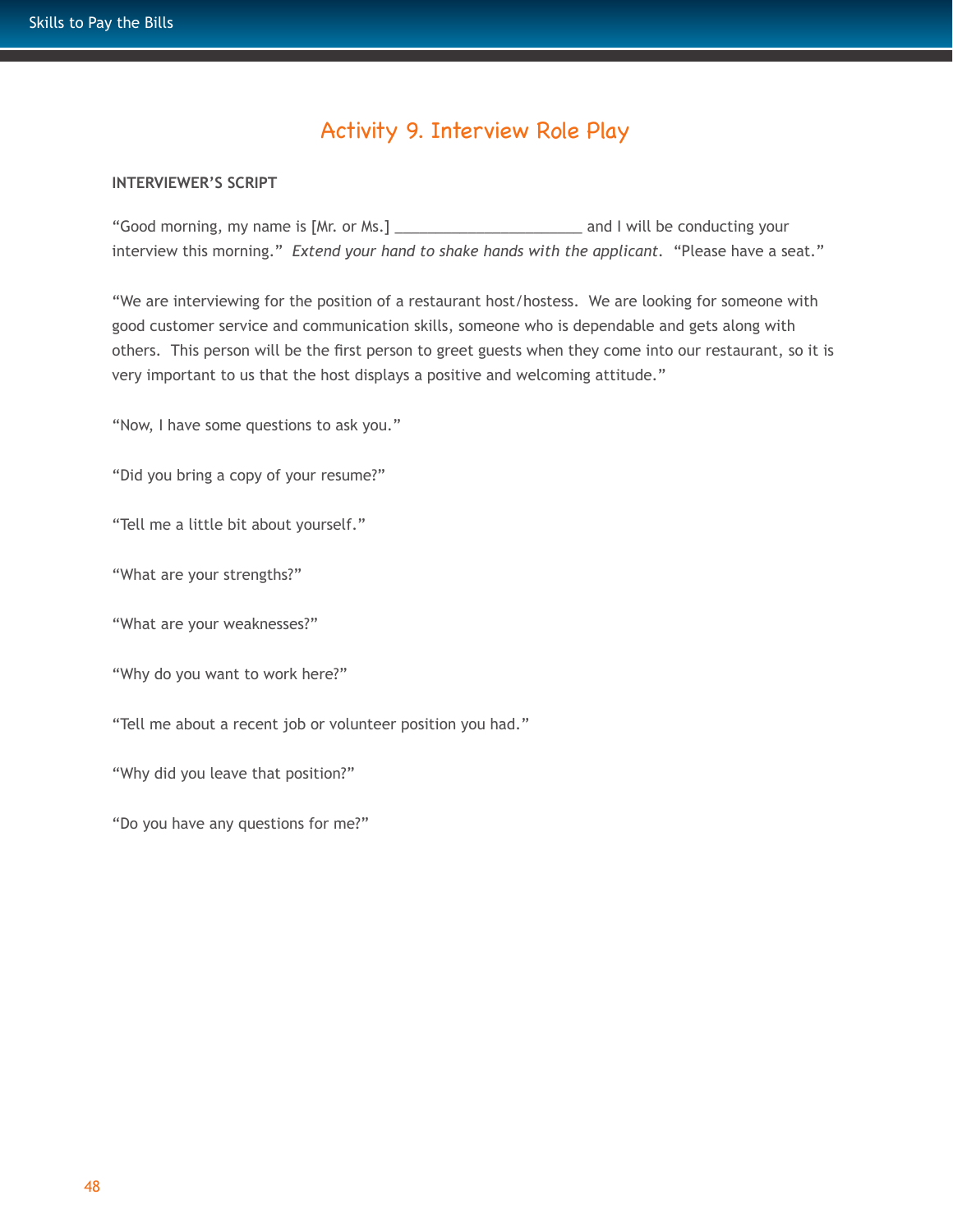## Activity 9. Interview Role Play

#### **INTERVIEWEE SCRIPT 1**

**Q: "Did you bring a copy of your resume?"**

Yes, sir (or ma'am), I did. *[You open up a folder you brought with you to the interview (where you have copies of your resume). You hand one copy to the interviewer.]* 

#### **Q: "Tell me a little bit about yourself."**

I have lived in [your city or state] all of my life, I love being around people, and I love learning new things. Right now, I'm learning a new language because I think it is important to be able to communicate with a variety of people. I also like doing physical work and enjoy gardening and landscaping. I'm quite proud of my yard.

#### **Q: "What are your strengths?"**

I'm a really good listener. Don't get me wrong, I'm a good talker too, but I think listening skills are even more important. I'm also a good organizer. It doesn't make any difference if it is organizing my closet or a trip with my family; I love all the planning and organizing that goes into it.

#### **Q: "What are your weaknesses?"**

I like things to go according to my plans so when something comes up that may make my plans go off schedule it sometimes stresses me out. But what I have learned about myself is that coming up with a plan B helps a lot! So, if I plan ahead for potential problems, then I don't stress out at all because I have a good idea of what to do next.

#### **Q: "Why do you want to work here?"**

As I said earlier, I love being around people and in this job I'd get to meet every person that walks through the door. Your restaurant has a good reputation for quality food and service and that's the type of restaurant I'd be proud to work in. I think my qualities will fit nicely here.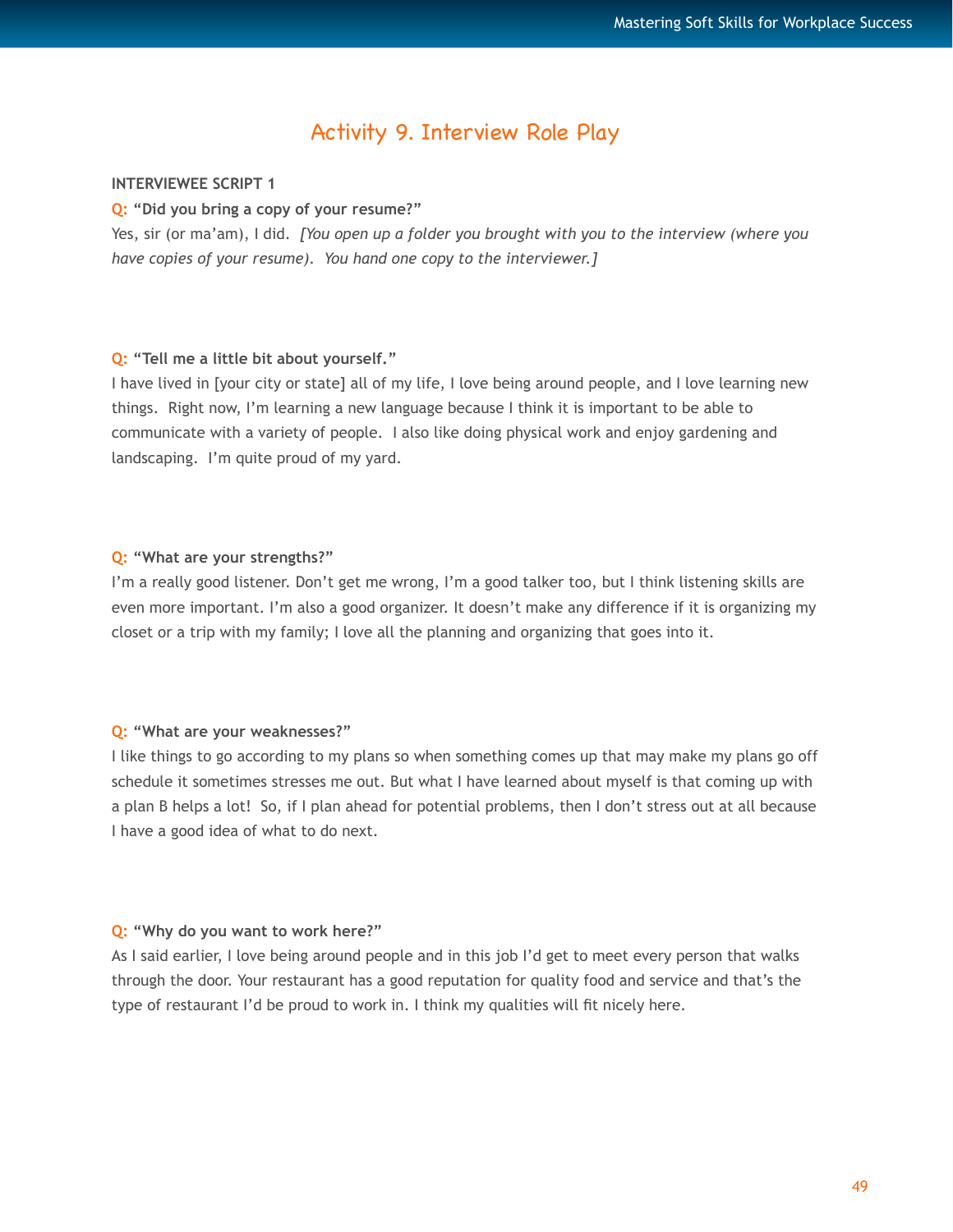#### **Q: "Tell me about a recent job or volunteer position you had."**

I worked in a cafeteria serving food. Sometimes I worked in the kitchen but I really loved working as a server. I got to meet a lot of people. Some days were easier than others. I set a goal for myself to smile at everyone I served, especially those people who seemed upset or depressed. It may seem like a boring job to some people but not me.

#### **Q: "Why did you leave that position?"**

I left because I had started school and couldn't do both school and work at the same time.

#### **Q: "Do you have any questions for me?"**

Your staff has a great reputation for customer service, so I thought perhaps I'd ask if you have a training program you put your staff through to achieve that?

#### **Before you leave:**

I also have a list of references for you. *[Hand the interviewer a sheet of paper.]* Thank you for the interview; it was a pleasure to meet you. *[Offer a professional, firm handshake – and a smile.]*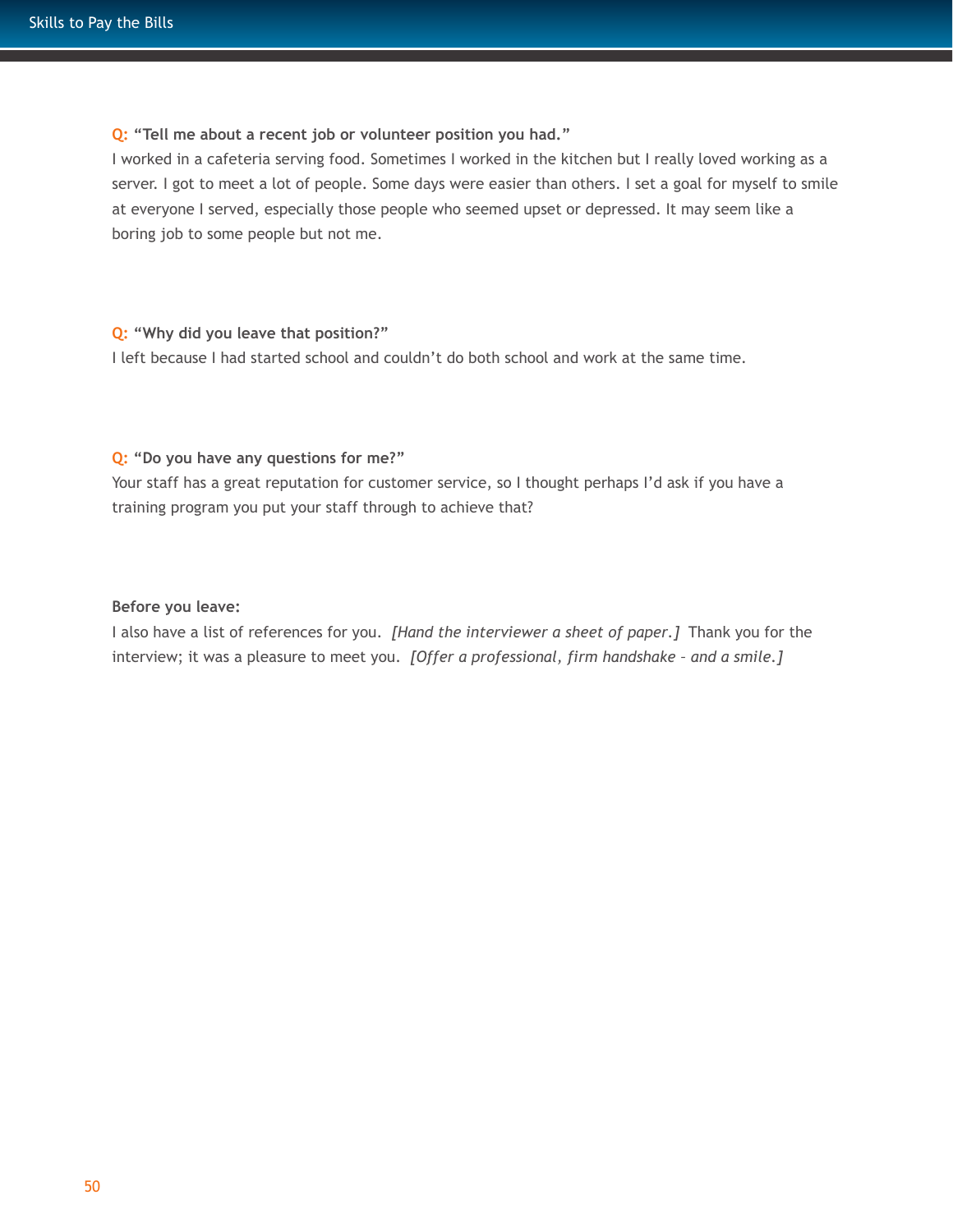## Activity 9. Interview Role Play

#### **INTERVIEWEE SCRIPT 2**

This version of the interview should be over-the-top "bad." The candidate should be dressed inappropriately, wearing sunglasses, chewing gum, displaying poor posture, disorganized, late, etc. In fact, the interviewee doesn't pay attention when the interviewer begins - and doesn't realize that the interviewer offered to shake hands because he/she was too busy putting a cell phone in his/her pocket.

#### **Q: "Did you bring a copy of your resume?"**

A resume? Oh, yeah…it's in here somewhere. *[Dig around in your pocket or bag until you find a crumpled resume. Smooth out the paper and hand it to the interviewer.]*

#### **Q: "Tell me a little bit about yourself."**

Well, I've been taking a little time off lately - traveling around the United States. I'm trying to get one tattoo from every state. I've already got a pretty good start, see? *[Show the interviewer your bare arm.]* 

#### **Q: "What are your strengths?"**

I can talk to anybody…and about any subject! There's never a dull moment when I'm in a room.

#### **Q: "What are your weaknesses?"**

Hmmm, I can't think of anything. Oh yeah, I have a weakness for Rocky Road ice cream. I bet I could eat an entire gallon in one sitting. I also like to sleep late. Really, I'm much more of a night owl than an early bird. Sure the early bird gets the worm, but who wants worms anyway?

#### **Q: "Why do you want to work here?"**

I figured I'd be able to get free meals if I worked for a restaurant. Plus, I'm living at home with my mom and she wants me to pay rent…why, I don't know.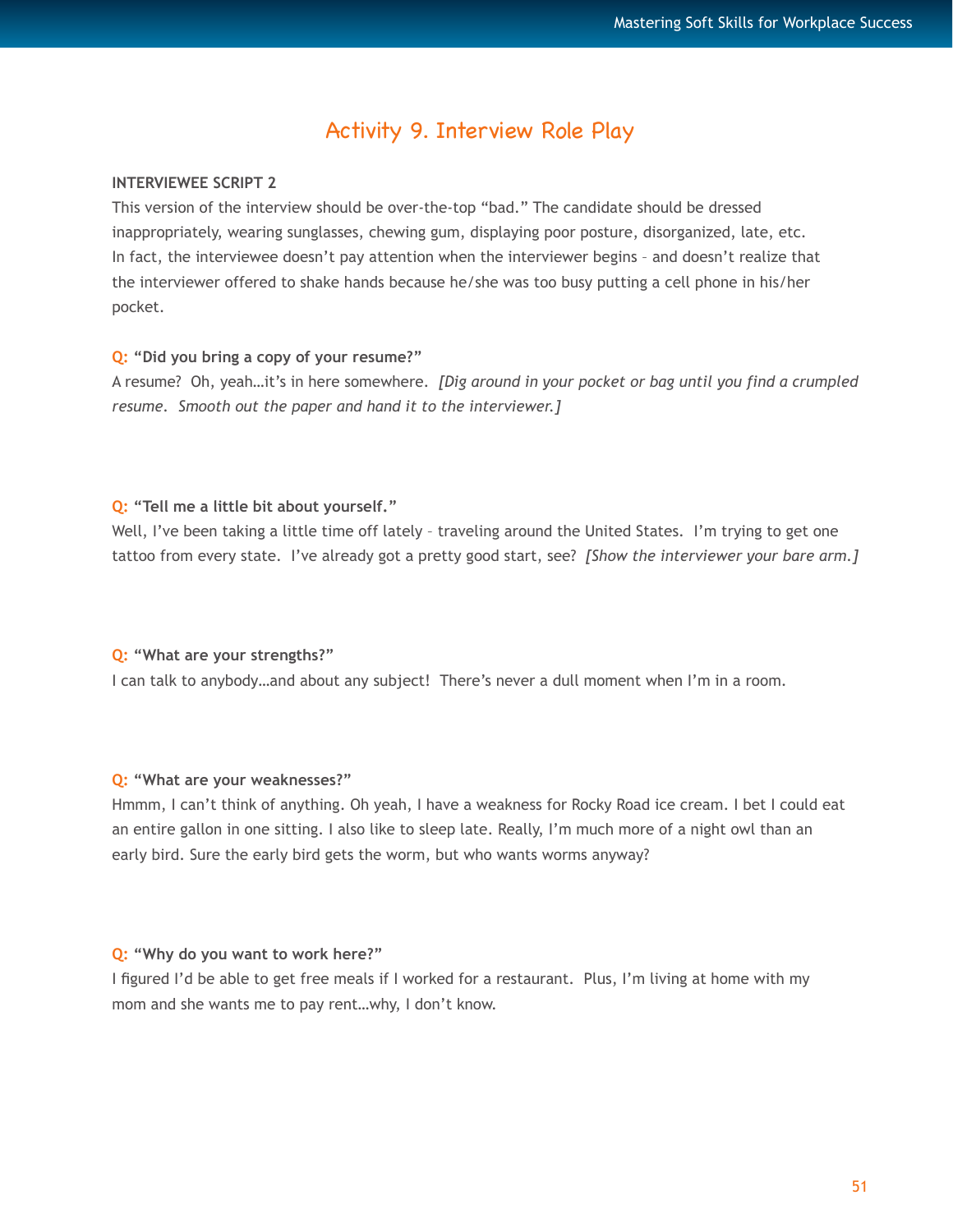**Q: "Tell me about a recent job or volunteer position you had."**

Uh, the last job I had was at a sporting goods store. That was a while ago, though – and it didn't last too long.

**Q: "Why did you leave that position?"**

Well, me and the manager didn't always see eye to eye. Sometimes customers were pretty rude when we didn't have the sports equipment they wanted and my manager expected me to be nice to these people when they clearly didn't deserve it. Let's just say I left by mutual agreement.

**Q: "Do you have any questions for me?"** Do your employees get free meals?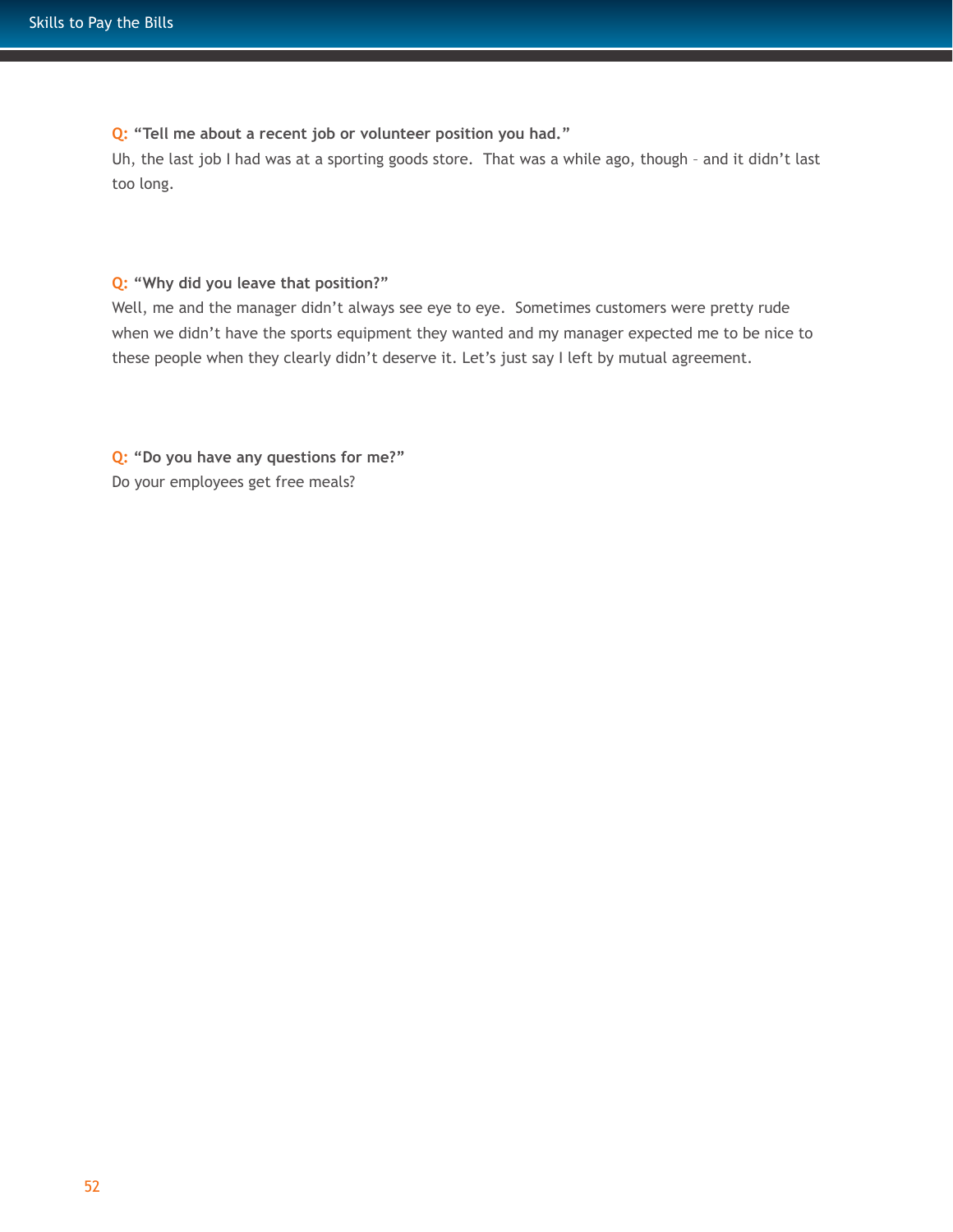# 10. Translating Features to Benefits

**JUST THE FACTS:** Marketing executives translate features to benefits when they are preparing to sell products and services. For example, your cell phone plan offers call forwarding (a feature). This means you will never miss another important call (a benefit). In another example, the new car you want to buy has a built-in GPS system (feature). The salesperson probably tells you that with built-in GPS you will never get lost or need to print out Internet directions again (benefit). The purpose of this activity is to help participants list and explain the positive personality traits (or personal features) they possess and how to communicate those traits to an employer. Remember: Features tell…benefits sell.



## Time

30 minutes

- Materials
- Chart paper, white board (or anything on which to write so a large group can see), and markers
- Three to five notecards per participant

| _ |  |
|---|--|
|   |  |

## **Directions**

Write the following statistics on a flip chart or white board:

- **40%** Attitude
- **25%** Image and appearance
- **25%**  Communication skills (verbal and non-verbal)
- **10%** Job skills

According to a variety of sources, your attitude is the #1 factor in getting or losing a job. On the chart is how it is often broken down. *Take a few minutes to discuss what each of these "looks like."* For example:

- Attitude: Do you demonstrate confidence and enthusiasm, are you on time or early?
- Image and appearance: Do you wear too much perfume or cologne, are your clothes wrinkled or inappropriate for the work environment?
- Communication skills: Do you look the interviewer in the eye, is your handshake firm, do you speak clearly?

Ask participants (and discuss) why they think attitude is rated highest? How does an employer get a sense of your "attitude" during an interview?

Explain that part of a job interview is actually a sales job. You are "selling" yourself and your skills to an employer. This is not an easy task for many of us because we may not be sure about our skills, lack a bit of self-confidence, or are just plain nervous. This is one skill that will definitely get better the more it is practiced.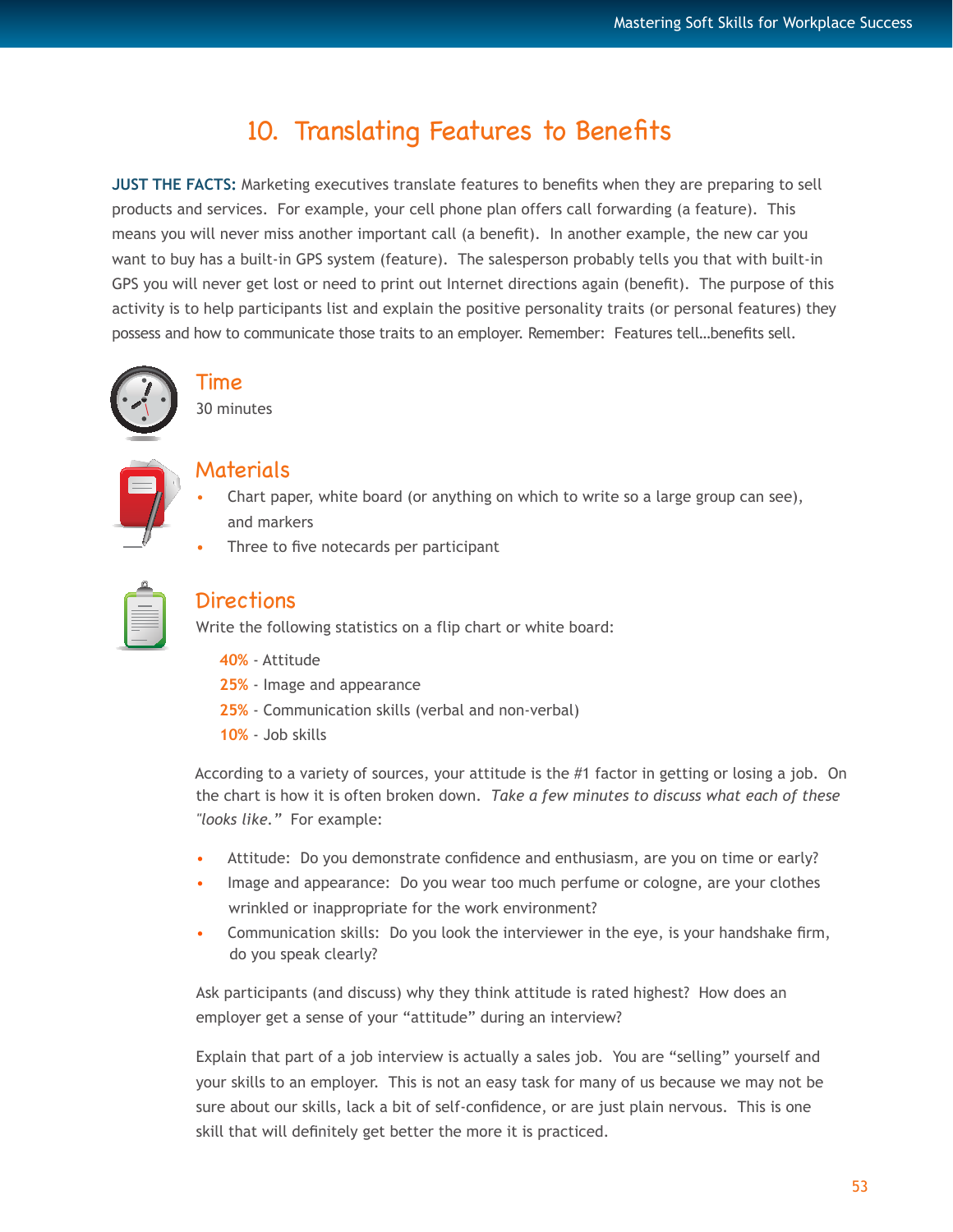In order to begin thinking about how we might "sell" ourselves in a job interview, participants will learn how to turn their personal FEATURES into BENEFITS for the employer. This is where they will be able to tell an employer what they have to offer while also giving the employer a reason why this feature is good for his or her business.

Take a few minutes to brainstorm some positive personality traits. Ask participants to "yell" them out while you write them where all can see. Examples of positive personality traits include, but are certainly not limited to: friendly, creative, honest, dependable, trustworthy, enthusiastic, upbeat, patient, polite, helpful, etc.

Now, ask participants to think about what these features might mean to an employer. For example:

- Honesty (feature) means you can be counted on to do the right thing (benefit).
- Friendliness (feature) means you will help customers feel welcomed (benefit)

Review a few of these examples until participants feel comfortable with the activity.

Give each participant a set of notecards. On one side of the card participants should draw a picture of or write a FEATURE they possess. On the other side of the card, they should draw a picture of or write the BENEFIT (or why this feature would be important) to the employer. Depending on the group, this activity can be done individually or in groups of two or more.

Once complete, ask for volunteers to read their personal traits and how they might benefit a future employer. Alternatively, you can ask participants to act out their FEATURES and see if the group can guess both the FEATURE and the BENEFIT to an employer.



#### **Conclusion**

Discuss with participants the ease or difficulty they experienced with this activity. In addition, discuss some examples of different features that may be perceived as "challenging" and how they may be described positively as benefits. For example:

- "Over the years, I've learned what it means to multi-task." (someone who has ADD)
- "I am a great problem solver. You should see some of the places I've needed to get into!" (someone who uses a wheelchair)



## Journaling Activity

Describe how it makes you feel talking about yourself in a positive way. Is it easy, difficult, awkward, etc.? Since this is important when it comes time getting a job, what might you do to improve your ability to do this? If this is already easy for you, how can you be sure you don't come across as "full of yourself" or conceited?